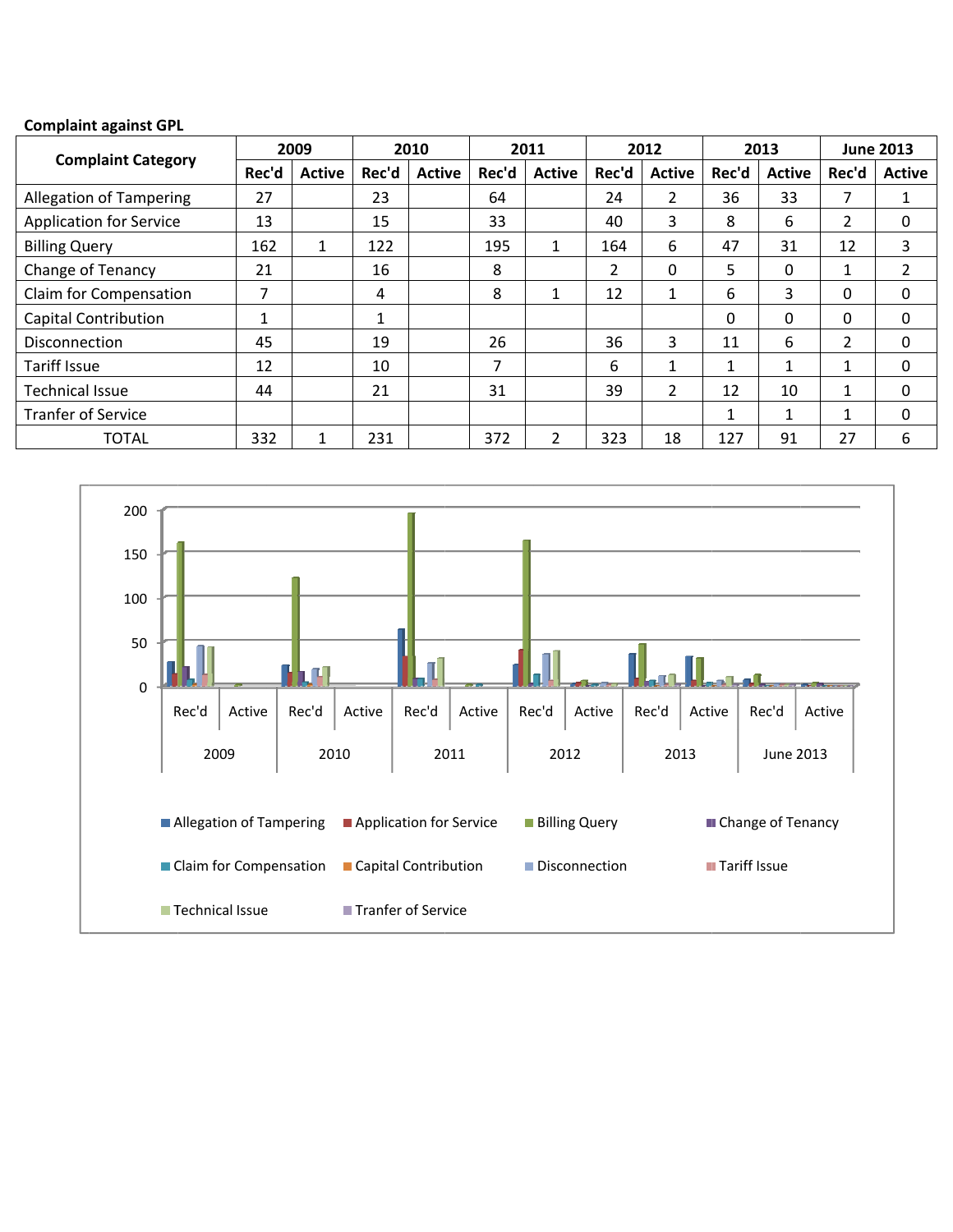### **Complaint against GWI**

|                                | 2009  |               | 2010  |               | 2011    |               | 2012  |               | 2013  |               | <b>June 2013</b>                    |               |
|--------------------------------|-------|---------------|-------|---------------|---------|---------------|-------|---------------|-------|---------------|-------------------------------------|---------------|
| <b>Complaint Category</b>      | Rec'd | <b>Active</b> | Rec'd | <b>Active</b> | Rec'd   | <b>Active</b> | Rec'd | <b>Active</b> | Rec'd | <b>Active</b> | Rec'd<br>1<br>1<br>0<br>0<br>0<br>0 | <b>Active</b> |
| <b>Application for Service</b> | 3     |               | 1     |               | 7       |               | 7     |               | 3     |               |                                     | 0             |
| <b>Billing Query</b>           | 130   |               | 48    |               | 48      |               | 43    |               | 12    | 8             |                                     |               |
| Change of Tenancy              |       |               | 1     |               | 1       |               |       |               | 0     | $\Omega$      |                                     | 0             |
| Compensation                   |       |               | 1     |               |         |               | 2     |               | 0     | 0             |                                     | 0             |
| <b>Disconnection</b>           | 16    |               | 13    |               | 16      |               | 19    |               | 5.    | 5             |                                     | 0             |
| Tariff Issue                   | 10    |               | 2     |               | 1<br>Ŧ. |               | 1     |               | 0     | 0             |                                     | 0             |
| <b>Technical Issue</b>         | 25    |               | 26    |               | 11      |               | 13    |               | 6     | 2             |                                     |               |
| Tampering                      |       |               |       |               |         |               | 1     |               | 0     | $\Omega$      | 0                                   | 0             |
| Misc                           | 8     |               | 3     |               |         |               |       |               | 0     | $\Omega$      | 0                                   | 0             |
| <b>TOTAL</b>                   | 192   |               | 95    |               | 84      |               | 86    |               | 26    | 16            | 3                                   | ำ             |

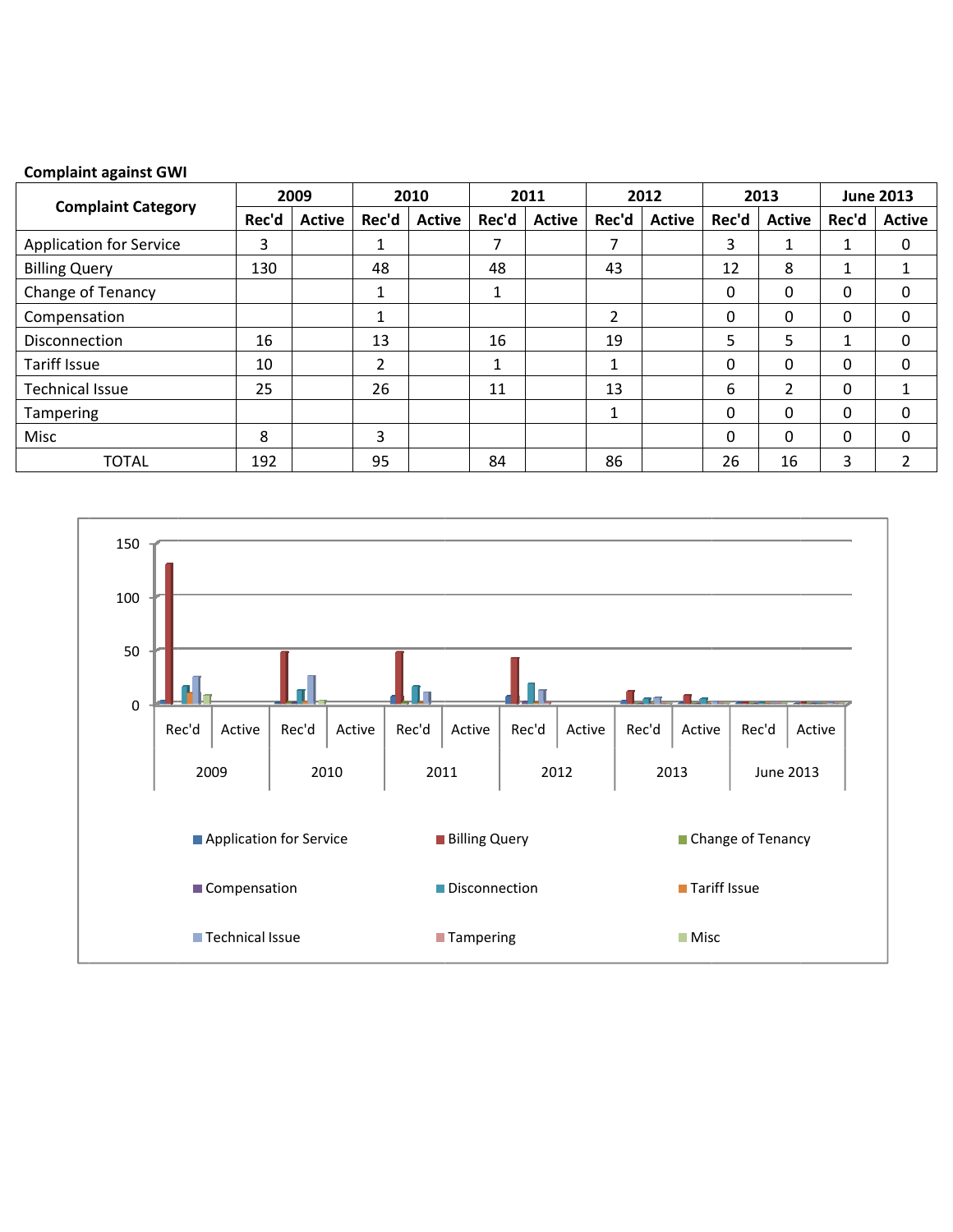### **Complain nt against GTT**

| <b>Complaint against GTT</b>   |       |               |       |               |       |               |       |               |       |               |                                          |               |
|--------------------------------|-------|---------------|-------|---------------|-------|---------------|-------|---------------|-------|---------------|------------------------------------------|---------------|
|                                | 2009  |               | 2010  |               | 2011  |               | 2012  |               | 2013  |               | <b>June 2013</b>                         |               |
| <b>Complaint Category</b>      | Rec'd | <b>Active</b> | Rec'd | <b>Active</b> | Rec'd | <b>Active</b> | Rec'd | <b>Active</b> | Rec'd | <b>Active</b> | Rec'd<br>0<br>0<br>0<br>6<br>0<br>0<br>0 | <b>Active</b> |
| <b>Application for Service</b> | 15    |               | 9     |               | 6     |               | 8     |               |       |               |                                          | 0             |
| <b>Billing Query</b>           | 9     |               | 4     |               | 2     |               | 10    |               | 8     | 3             |                                          | 0             |
| <b>Disconnection</b>           | 3     |               | 1     |               | 2     |               |       |               | 0     | 0             |                                          | 0             |
| <b>Tariff Issue</b>            |       |               |       |               |       |               |       |               | 0     | $\Omega$      |                                          | 0             |
| <b>Technical Issue</b>         | 35    |               | 28    |               | 33    |               | 87    |               | 33    | 15            |                                          | 3             |
| <b>Transfer of Service</b>     | 4     |               | 1     |               | 3     |               | 7     |               |       |               |                                          | 0             |
| Compensation                   |       |               |       |               |       |               |       |               | 0     | 0             |                                          | 0             |
| Misc                           | 8     |               | 4     |               |       |               |       |               | 0     | $\Omega$      |                                          | 0             |
| <b>TOTAL</b>                   | 74    |               | 47    |               | 47    |               | 112   |               | 43    | 20            | ⇁                                        | 3             |

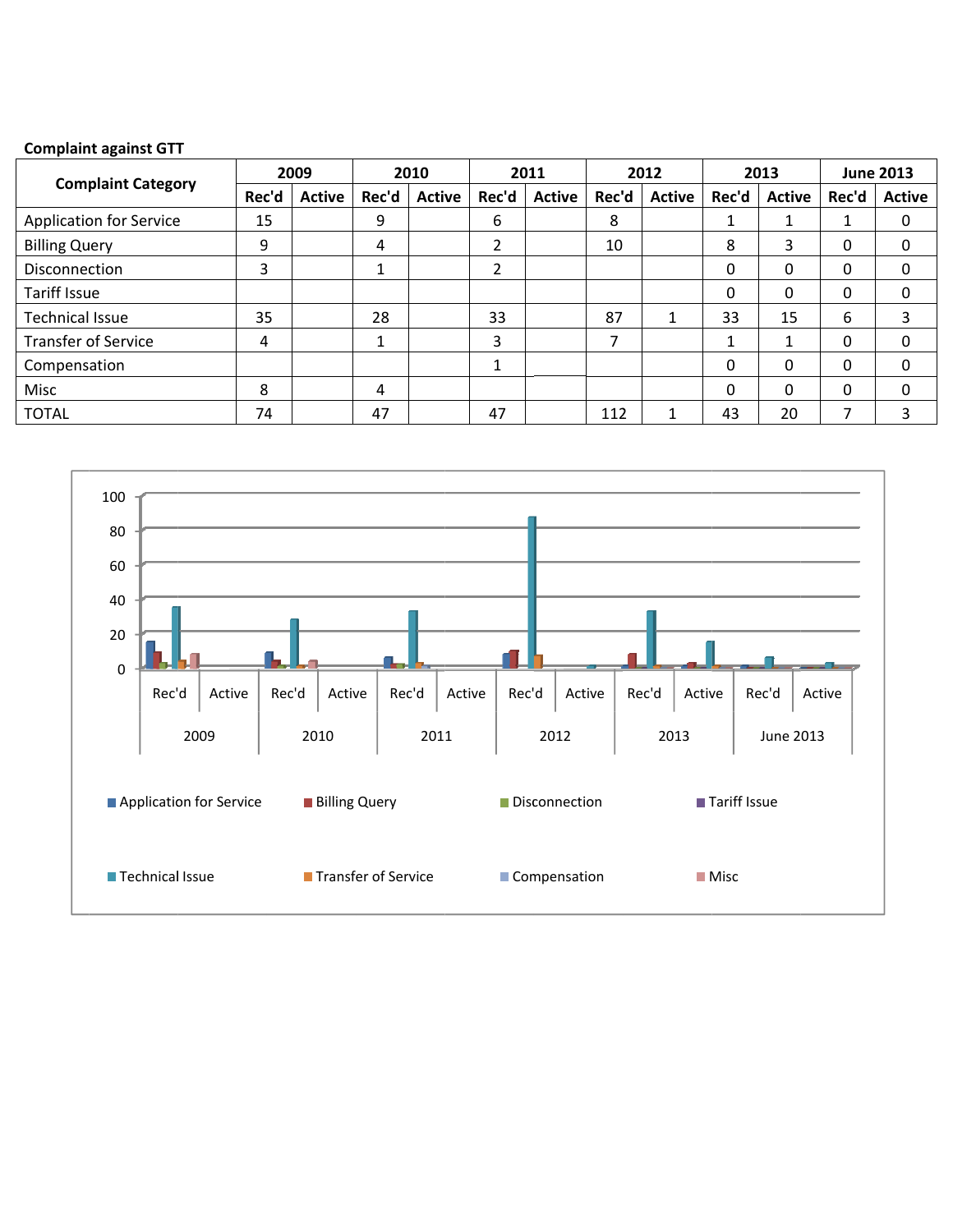# **Complaint against Digicel**

| <b>Complaint Category</b> | 2009  |               | 2010  |               | 2011  |               | 2012  |               | 2013  |               | <b>June 2013</b> |               |
|---------------------------|-------|---------------|-------|---------------|-------|---------------|-------|---------------|-------|---------------|------------------|---------------|
|                           | Rec'd | <b>Active</b> | Rec'd | <b>Active</b> | Rec'd | <b>Active</b> | Rec'd | <b>Active</b> | Rec'd | <b>Active</b> | Rec'd            | <b>Active</b> |
| <b>Billing Query</b>      |       |               |       |               |       |               |       |               |       |               |                  |               |
| <b>Technical Issue</b>    |       |               |       |               |       |               |       |               |       |               |                  |               |
| Misc                      |       |               |       |               |       |               |       |               |       |               |                  |               |
| <b>TOTAL</b>              |       |               |       |               |       |               |       |               |       |               |                  |               |